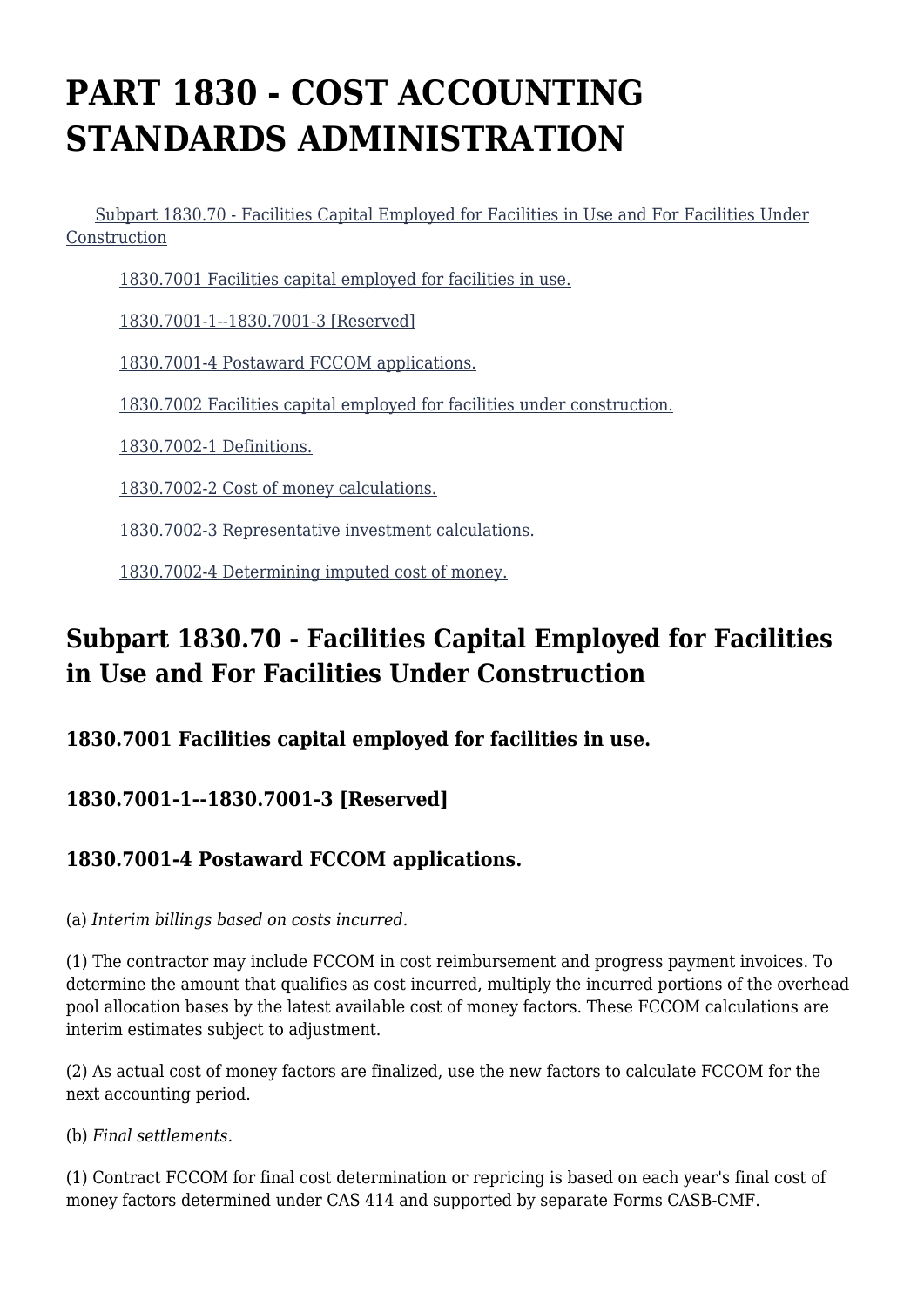(2) Separately compute contract FCCOM in a manner similar to yearly final overhead rates. As in overhead rates, include in the final settlement an adjustment from interim to final contract FCCOM. Do not adjust the contract estimated or target cost.

### **1830.7002 Facilities capital employed for facilities under construction.**

#### **1830.7002-1 Definitions.**

(a) *Cost of money rate* is either -

(1) The interest rate determined by the Secretary of the Treasury under Public Law 92-41 (85 Stat. 97); or

(2) The time-weighted average of such rates for each cost accounting period during which the capital asset is being constructed, fabricated, or developed.

(b) *Representative investment* is the calculated amount considered invested by the contractor during the cost accounting period to construct, fabricate, or develop the capital asset.

### **1830.7002-2 Cost of money calculations.**

(a) The interest rate referenced in [1830.7002-1\(](https://login.acquisition.gov/%5Brp:link:nfs-part-1830%5D#Section_1830_7002_1_T48_6042024115)a)

(1) is established semi-annually and published in the Federal Register during the fourth week of December and June.

(b) To calculate the time-weighted average interest rate referenced in [1830.7002-1](https://login.acquisition.gov/%5Brp:link:nfs-part-1830%5D#Section_1830_7002_1_T48_6042024115)(a)(2), multiply the rates in effect during the months of construction by the number of months each rate was in effect, and then divide the sum of the products by the total number of months.

### **1830.7002-3 Representative investment calculations.**

(a) The calculation of the representative investment requires consideration of the rate or expenditure pattern of the costs to construct, fabricate, or develop a capital asset.

(b) If the majority of the costs were incurred toward the beginning, middle, or end of the cost accounting period, the contractor shall either:

(1) Determine a representative investment for the cost accounting period by calculating the average of the month-end balances for that cost accounting period; or

(2) Treat month-end balances as individual representative investments.

(c) If the costs were incurred in a fairly uniform expenditure pattern throughout the construction, fabrication, or development period, the contractor may either:

(1) Determine a representative investment for the cost accounting period by averaging the beginning and ending balances of the construction, fabrication, or development cost account for the